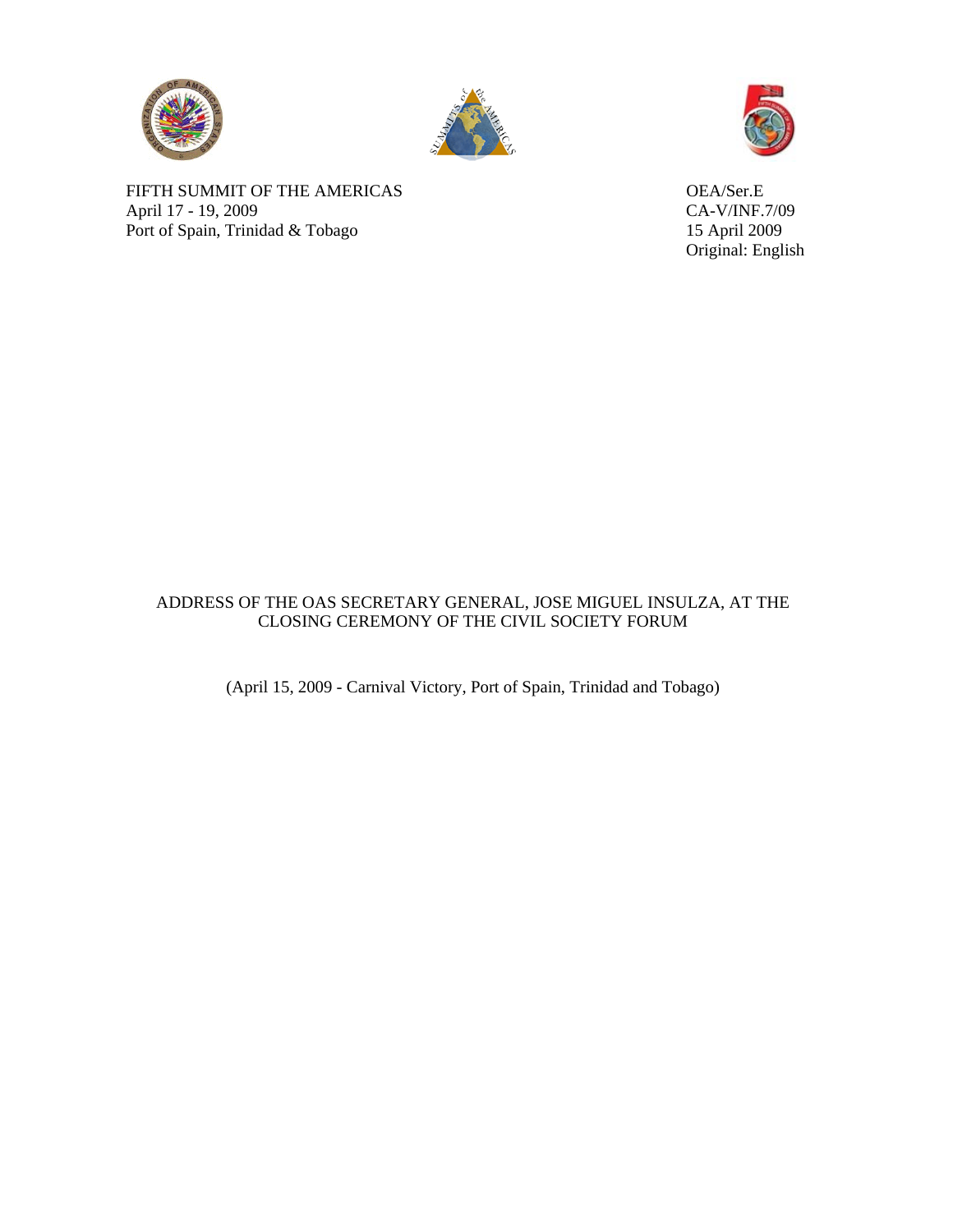## ADDRESS OF THE OAS SECRETARY GENERAL, JOSE MIGUEL INSULZA, AT THE CLOSING CEREMONY OF THE CIVIL SOCIETY FORUM

## (April 15, 2009 - Carnival Victory, Port of Spain, Trinidad and Tobago)

I first want to thank the Government of Trinidad and Tobago for sponsoring this Civil Society Forum over the last two days to exchange information and views on the priorities of the inter-American agenda, and how to accomplish the objectives of this Fifth Summit of the Americas.

We have been working on this for quite some time, we had several meetings and fora, and of course, tomorrow is the time in which you will present, not really the conclusions , those have already been include, to some extend into the document, but rather the ways of moving forward with the objectives and goals of the Summit.

Now, this is not the first or the last time that we have a chance to attend this forum . Civil society has strengthening very largely in the last twenty years as a result of a democratic process in the Hemisphere

But as is always natural, there is always certain tension between the grassroots organizations, the organizations that promote the views of the common citizens and government institutions. We have different procedures, sometimes different styles, sometimes different ways of action; the issue is that we have managed to deal in the past ten years, in this context of the Summits and the OAS General Assemblies with a lot of respect and a lot of tolerance each other's views.

We began actually to some extend, permit me Minister to say, share a personal memory on this, in the 1998, when we had the Summit of the Americas in Santiago, Chile, and at that time the civil society was meeting in some other part of town, and of course the labor leaders were there and also other organizations were there their having their own summit

And they asked to present the conclusions, which was not programmed, I remember I met with the Foreign Ministers, and I said we should receive them, and we should talk to them, and most of the Ministers agreed and we had the first meeting which have become institutionalized along the years. Many governments have stressed very much the need for this kind of meetings in the Summits and in the Assemblies, and it has grown and has expanded to become a part of the regular agenda of the events, I think that this ever -greater participation of civil society in the inter-American dialogue and in the design of public policies is a reflection of a democratic growth.

The summit of the Americas gave new impetus and great importance to the participation of civil society in their own agenda. It was recognized formally only three years after the Santiago meeting in 1998. In 2001 the Summit of the Americas in Quebec recognized civil society important role in the consolidation of democracy, and in the design of government programs.

We will continue to promote this principle according to our chapter and to our democratic charter of the Americas, and we will continue creating opportunities within the organization of Americans States for civil society to respond to critical issues in the inter-American agenda, and we will continue working with civil society to promote the implementation and follow up of Summit mandates.

It is really important to remind us of some of the things that we have managed to get the civil society. We have managed first to incorporate civil society in many of our specific deliberations, not